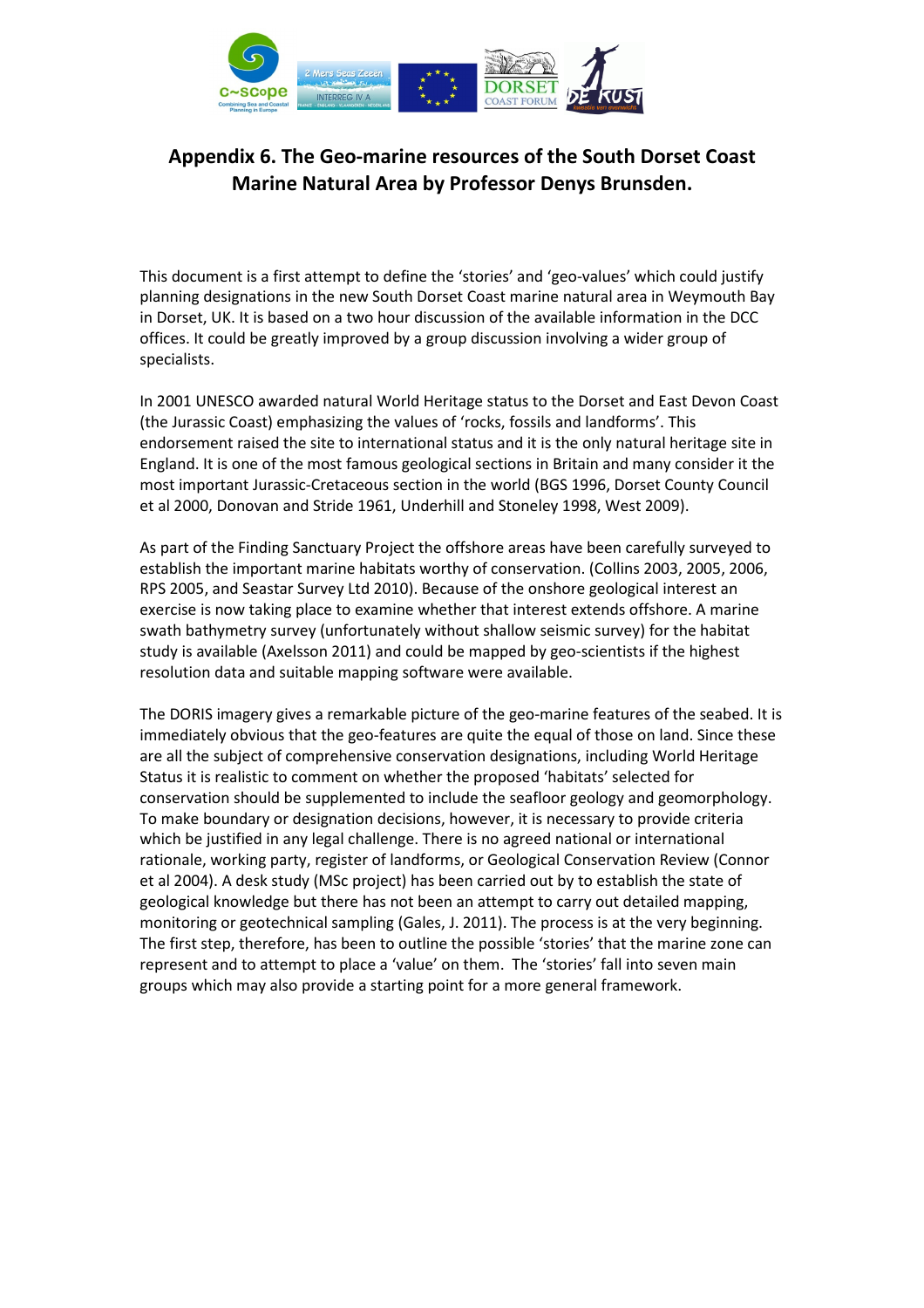

## Geological Framework

The conservation area includes remarkable geological features which could be used to give improved knowledge of the Jurassic and Cretaceous geological framework including the development and detail of the complex fold, fault and joint patterns of the Dorset coast and improvement of the original World Heritage story- the Mesozoic 'Walk through Time'.

### Sedimentary History

The complex sedimentary history of the Middle- Upper Jurassic and Lower Cretaceous deposition of the Wessex Basin. The Kimmeridgian and Portland limestones are superbly portrayed to reveal the detail of the famous cycles and rhythms of deposition with clarity as good as the best sections on land.

### Rocks and Relief

One of the most important stories of the World Heritage site is the textbook illustration of the relationship between rocks and relief which are taught to all British schoolchildren (May and Hansom 2003). It is a prime example of the development of longitudinal, concordant and transverse, discordant coasts compared internationally to that of Dalmatia. For the first time this story can be seen in spatial context together with the full offshore distributions of the controlling structures.

The rocks and relief story is continued by the wonderfully portrayed layout of rock ledges, exposing the spatial structure of the anticlines and revealing important details of faulting, jointing and rock ledge morphology and evolution. In addition the contrasts between the morphological expression of the Middle Jurassic, Kimmeridgian, Portland, Purbeck and Cretaceous outcrops contrasts strongly with the weathered and soil covered outcrops on land. The sabkha and subsidence structures of the Purbeck beds are superb.

#### Sedimentary structures and on-going geological processes

The area is rich in sedimentary structures at all scales. Entire sedimentary repositories are revealed including sand waves, mega-ripples, ripples, palaeo-spits and drapes. Of particular interest are low, scoured areas in the clays which appear to have formed a vale at times of low sea level and probably became a lagoon with two channels forming meandering exits as sea level rose. These features may also have been connected to the onshore valley systems at Lulworth and Arish Mell but the exact connection has been lost by erosion as sea level rose. It is possible that the low areas and the two deeps may contain Pleistocene/Holocene deposits which will reveal the environmental history. (Bastos et al 2003, Pingree 1978).

#### The sea level history.

On land there is a well studied inter-glacial raised beach sequence. The new imagery shows that this may be only a small part of an extended sequence underwater. The sea floor has a succession of terraces, shore platforms and cliff lines to a depth of -100m. There are palaeodrainage extensions and shorelines. It is known that there is at least one strongly developed Holocene submerged shoreline along this entire coast so it will be possible to greatly extend our knowledge of these features in the new area. It may be possible to map the shorelines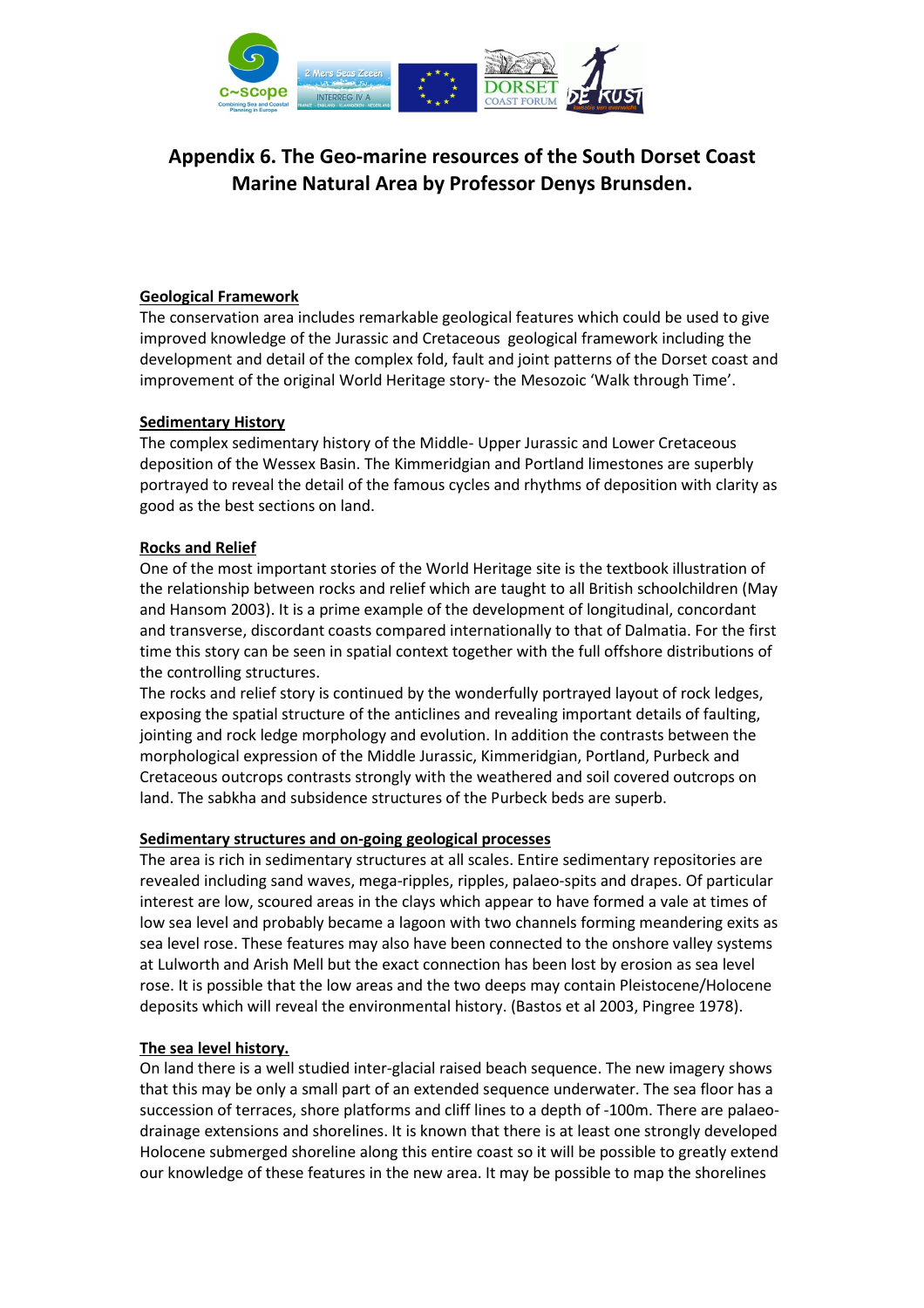

with the new imagery and perhaps, with sampling, to establish a new Holocene chronology. The proposed conservation area contains landforms, including submerged caves, which may provide new data on sea level change, drainage development on exposed sea floors, drainage truncation, and the nature of sea floor development during sea level rise and the nature of sediment draping during the Holocene.

Perhaps the most important are the tidal flow features, bay circulations and subsequent isolation of sediment accumulation zones. Associated with these are the tidal ebb and flood 'deeps' which have developed as a time sequence over the last glacial/Holocene cycle. There is a unique opportunity to add to our knowledge of these landforms and to connect them to the evolution of such iconic features as Chesil beach. The deeps are of great interest in view of the extensive modern research into the origin of the deep fluvial landforms of the English Channel (e.g. Paphitis et al 2010).

### On-going geomorphological processes.

In keeping with the requirements of Criterion viii of the World Heritage procedure the MCA includes the development of rocky and soft rock cliffs under a variety of coastal wave and tide conditions (May and Hansom 2003). A fundamental geomorphological question underlies all of these 'stories' based on the idea of whether there is a 'connectivity or continuity between land and sea processes and landforms'

#### Areas of Seabed Geological Interest

The following areas were selected for consideration during the preliminary discussion. It must be emphasised, however, that this was a very brief discussion and the selection requires detailed review by a specialist team of experts.

#### The Context Box

Aspects of the geological history of the Wessex Basin including the development and detail of the Purbeck anticline and Shambles syncline; the complex fault and joint patterns which further elucidate the story of mid-Cretaceous tension and later Tertiary compressional activity. The box includes a display of the sedimentary structures of the Weymouth bay wave and tide circulation cell. The depth range ensures that the age range of the seabed covers most of the Holocene. This consideration may not have been included in the habitat selection.

## The Context Box and the Kimmeridge-Purbeck Anticline Ledges

The complex sedimentary history of the Middle- Upper Jurassic and Lower Cretaceous deposition. The Kimmeridgian and Portland limestones are superbly portrayed to reveal the detail of the famous cycles and rhythms of deposition. The evolution of the ledges and the successive development of shore platforms under conditions of rising sea level is an important geomorphological story.

#### The Near Shore Geological Structures (White Nothe to Worbarrow Tout)

One of the most important stories of the world heritage site is the textbook illustration of the relationship between rocks and relief. The landforms of Stair Hole, Lulworth Cove,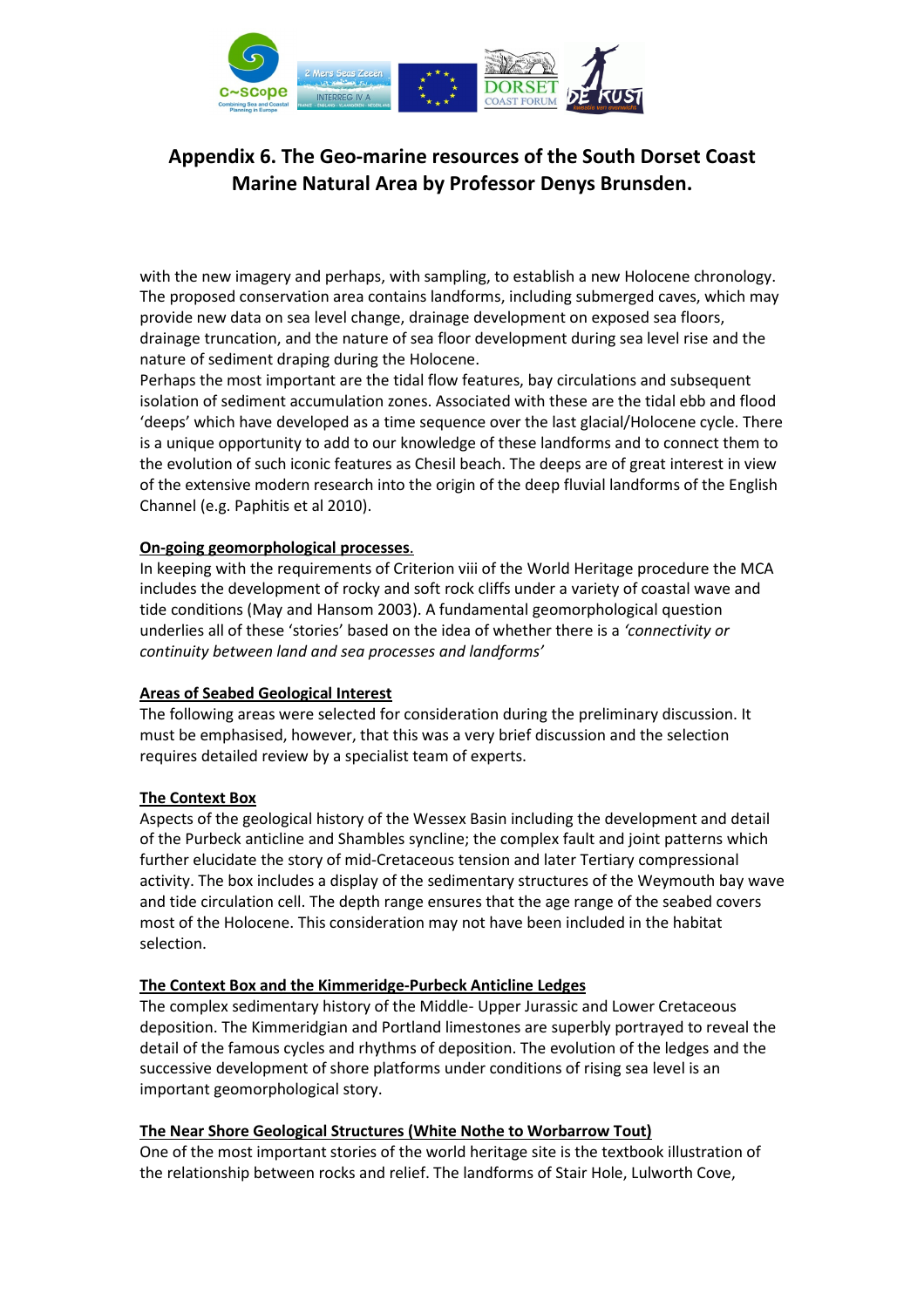

Worbarrow Bay and Durdle Door are taught to all British schoolchildren. It is a prime example of the development of longitudinal, concordant and transverse, discordant coasts compared internationally to that of Dalmatia. For the first time this story can be seen in spatial context together with the full offshore distributions of the controlling structures. This section also shows the degree of connection between onshore and offshore landforms and geomorphological systems. For example, the fine unstudied landslides of White Nothe, Gad Cliff and St Albans Head have underwater extensions indicating the relationship between sea level rise, cliff retreat and slope instability. The fluvial history is almost entirely erased which raises implications about the level at which the inland valleys were developed. The rocks and relief story is continued by the wonderfully portrayed layout of rock ledges, exposing the spatial structure of the Purbeck and Lulworth Banks anticlines. The fault patterns first revealed by Donovan and Stride (1961) are much more detailed than the original side-scan sonar imagery and the geological story of structural evolution of the Wessex basin is enhanced. In addition the contrasts between the morphological expression of the Middle Jurassic, Kimmeridgian, Portland, Purbeck and Cretaceous outcrops contrasts strongly with the weathered and soil covered outcrops on land. The sabkha and subsidence structures of the Purbeck beds are superb.

### The Shambles-Sedimentary structures and on-going geological processes

The area is rich in sedimentary structures at all scales. Entire sedimentary sinks and repositories are revealed in the Adamant Banks, the Shambles Banks and the Portland banks. Sand Waves, Mega-ripples, ripples, palaeo-spits and drapes are common. Two areas are selected as particularly important, the Shambles and the sediments and palaeo-spits of the Portland Deep.

## St Albans Ledge and Deep

Of particular interest are the low, scoured areas in the Kimmeridge clays below the Portland Sand and Stone ridge. This appears to have formed a vale as the less resistant rocks were eroded by tidal currents and, at low sea level probably became a lagoon with two channels forming meandering exits. It is possible that the low areas and the two deeps may contain Pleistocene/Holocene deposits which will reveal the environmental history. Only a small area has been selected but it should be noted that the Portland Stone/Sand ridge crosses the whole area and may be a significant sea level/shoreline marker (c. 30m deep).

#### Portland Bill/Deep and the Sea Level History

 On land we have a well studied inter-glacial raised beach sequence at Portland Bill. The new imagery shows that this may be only a small part of an extended sequence. The sea floor below Portland has a succession of terraces, shore platforms and cliff lines to -100m. There are palaeo-drainage extensions and shorelines. It is known that there is a strongly developed Holocene submerged shoreline along this entire coast as far as Start Point so it is likely that it may be possible to confirm these features in the new area. It is also known that there is a shoreline at -18m at the proposed Portland Gas Site. It is possible to map these features with the new imagery and perhaps to establish a new Holocene chronology. The proposed conservation area contains landforms which may provide new data on sea level change,